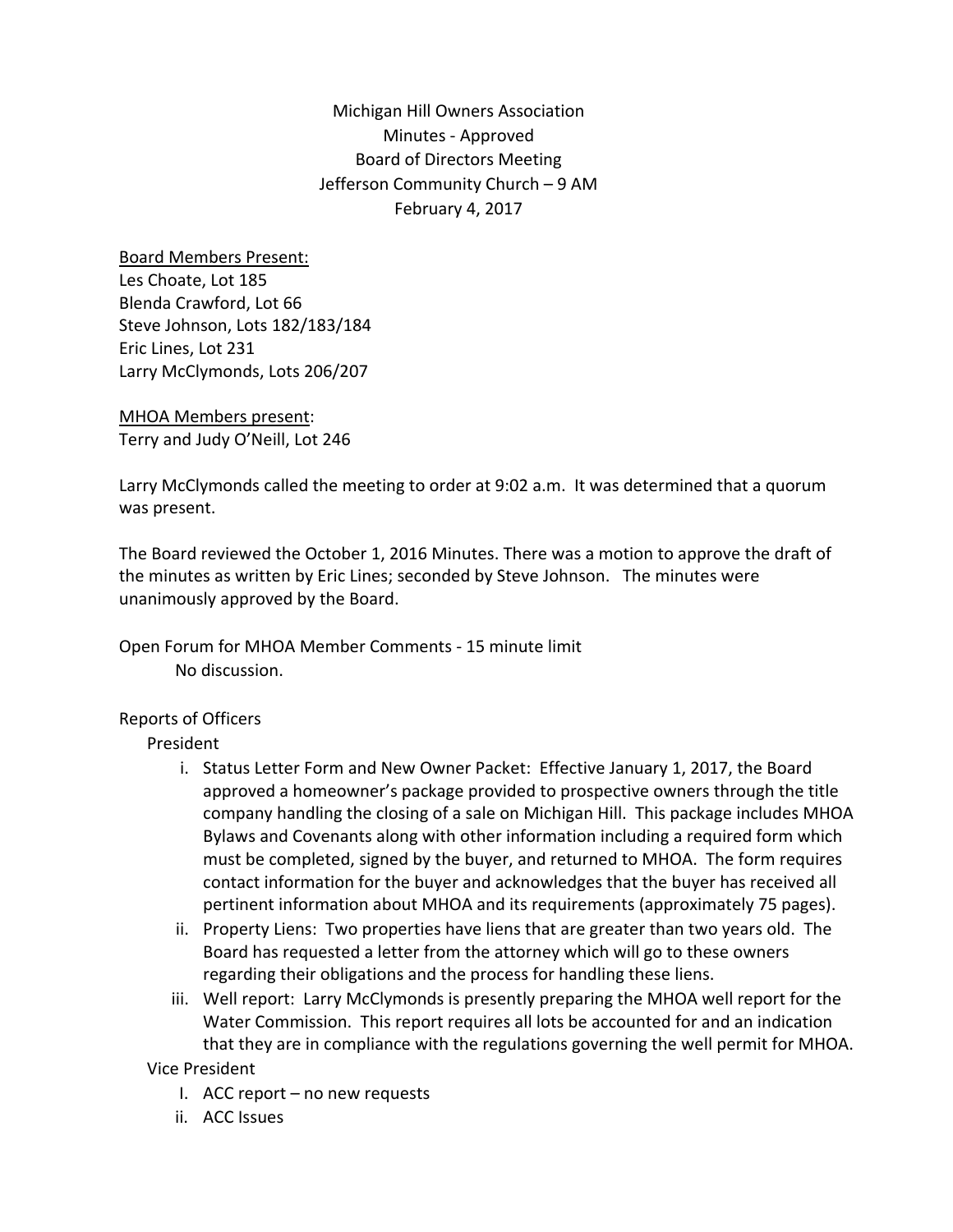Activity on Lot 217 was observed and reported to the Board. The Board researched the property status online, which indicated that it was sold last September (2016). The owner has a permit to put in a driveway; however, no paperwork has been received by the ACC. The Board will give the owner a courtesy call to see if they received the covenants and homeowner's website information. As part of this contact, the Board will advise them that the Board will be contacting the County and request that work be discontinued until a discussion with the Board ACC takes place and the appropriate paperwork is submitted for review.

## At‐Large

Snow plowing – Terry, Judy and Steve are doing a great job snowplowing roads and residents indicate their satisfaction. It is important that owners clearing their driveways need to push the snow to the opposite side of the road and not leave piles in the middle of roadways as they ice up and are difficult to remove. The Board determined that the North Entrance will be closed until further notice. Members should use the south entrance for property access.

- b. Treasurer
	- i. Treasurer report: Total: Two properties have liens, 2 and 3 years old respectively. They have been submitted to a lawyer for further action. The liens outstanding currently total \$1475.39. Total dues outstanding: \$1,530.13. Dues credits on books: \$688. Checking balance: \$3,386.45; Savings balance: \$52,399.14; Accounts Receivable: \$1,530.13.
	- ii. 2017 proposed budget review:
		- 1. Includes three years of history and the budget proposed for 2017.
		- 2. Last easement grant payment will take place in 2017 in the amount of \$4300. This will complete the payment obligation giving MHOA a permanent easement for the southeast entrance to Michigan Hill.
		- 3. Budgeted \$2500 to remove the willows along pond road.
		- 4. Budgeted \$2500 for new grader tires.
		- 5. 2017 should have a budget surplus of \$2100.

Steve Johnson motioned to accept budget as submitted. Seconded by Larry McClymonds. Approved unanimously for submission to the membership for approval at the annual meeting.

Secretary

Nothing to report.

Old Business:

None.

New Business –

- i. MHOA currently has two snow plow trucks, which are stored during off season at one location. Looking at moving trucks to another location for storage. Will return with proposal to next meeting.
- ii. Board will investigate what it would cost for the County to take over the maintenance of Michigan Hill Roads, plowing, grading, etc. Owners currently pay road fees as part of property taxes.